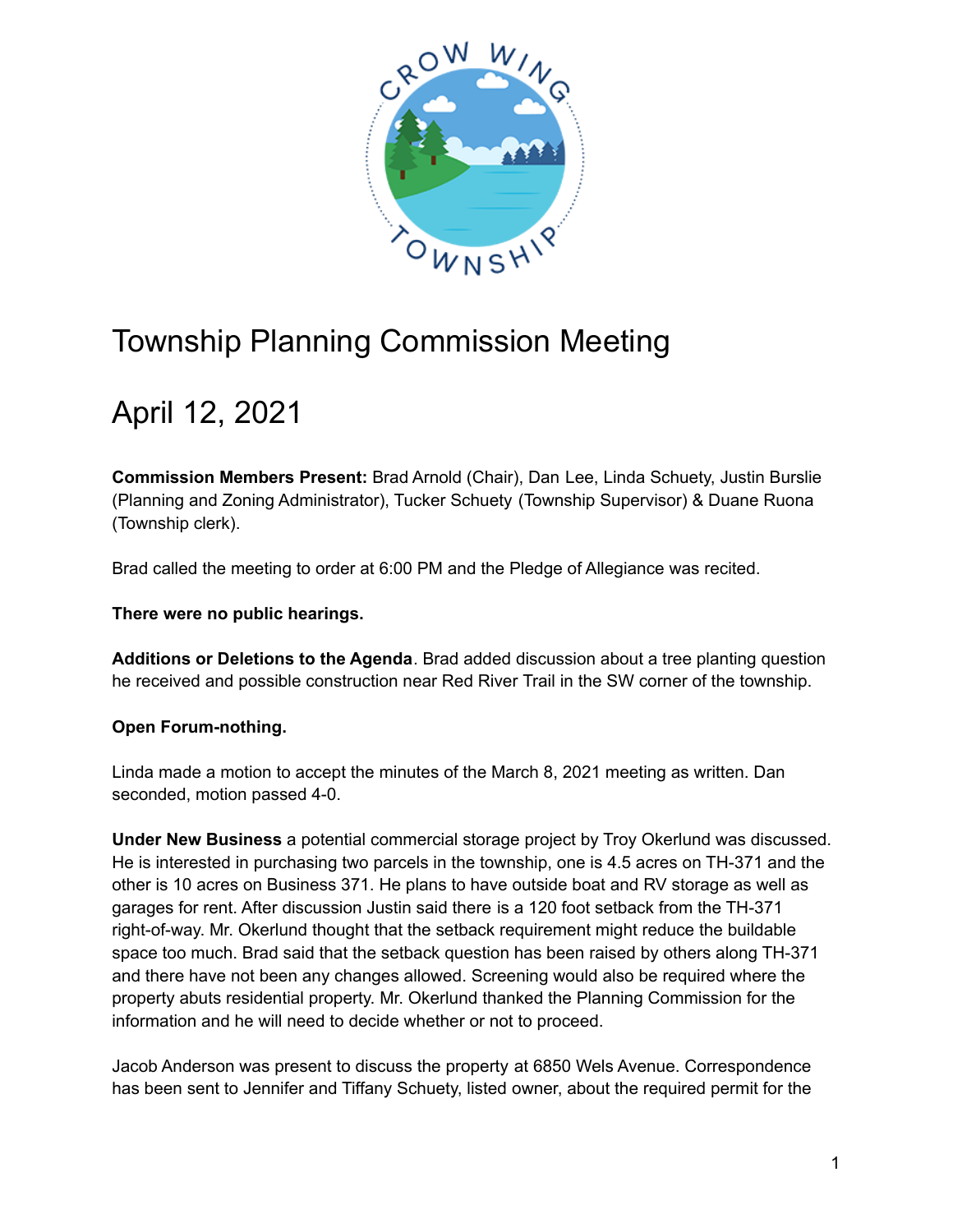manufactured home on the property. The manufactured home needs to be 55 feet from the centerline of Wels Avenue, an application for a land use permit application needs to be submitted, and an inspection of the existing septic system or submission of a design for a new septic system needs to be completed. Mr. Anderson said the home is 55 feet from the centerline of Wels Avenue, he has the permit application with him, and is getting a new septic system designed and built. Mr. Anderson paid the permit fee. Brad asked that a septic design approval be done in two weeks and the new septic system completed in a month. Mr. Anderson also asked about building a garage on the property. A maximum of 35% impervious surface is allowed and he will need to calculate what is available for a garage. Building setbacks will also need to be considered.

The Citizen Complaint about commercial activity at 11171 Town Hall Street was discussed. It appears there are at least 40 dump truck loads of boulders on the property as well as a dump truck, trailer and skid steer. Load restrictions on township roads are in effect also and there was a concern about overweight loads coming to the property. The property owner is Cary Deason, who also owns Brainerd Boulder Supply. Justin will send a letter to Mr. Deason asking about the activity on the property.

A permit has been received from Troy Hanson for the structure at 6818 Wels Avenue. Brad received a call asking about planting trees in the township. He told the caller that trees are allowed to be planted as long as they are not in any road right-of-way and do not interfere with an intersection sight line. He also had a question about building a duplex near Red River Trail and 40th Avenue. Anything west of 40th Avenue is in Fort Ripley Township. Brad told the caller to contact Justin about any questions. Brad has two people to talk to about replacing Paul's position on the Planning Commission.

Justin said that Sourcewell has hired Amanda Peterson to replace Nate, but another planner has left so they are still one person short. Wednesday office hours at the Town Hall may start in mid-May. The Sourcewell Contract will expire on May 14, 2021. The new contract will raise the hourly rate from \$50 to \$55 and no longer has an end date. Either party may cancel the contract with a 60 day notice to the other party. Dan made a motion to recommend the Town Board approve the new Sourcewell Contract. Linda seconded, motion passed 4-0.

Carol asked Justin if the person who bought the tax-forfeited lot next to her garage had contacted him about permitting the camper that he placed on the lot. Justin said he has not been contacted yet. A question was asked if there was a permit for the addition to the mobile home across from Josh Neelan. Nothing has been received.

The final draft of the Comprehensive Plan was discussed. Tucker mentioned that there was a spelling error on the Groundwater Vulnerability map title. It was suggested that the pictures on the front of the plan showing 4-wheelers and commercial property should be included elsewhere. A public hearing is required and could be done in May. Most of the changes are updates to statistics, fixing errors, and include some new information since the last plan was